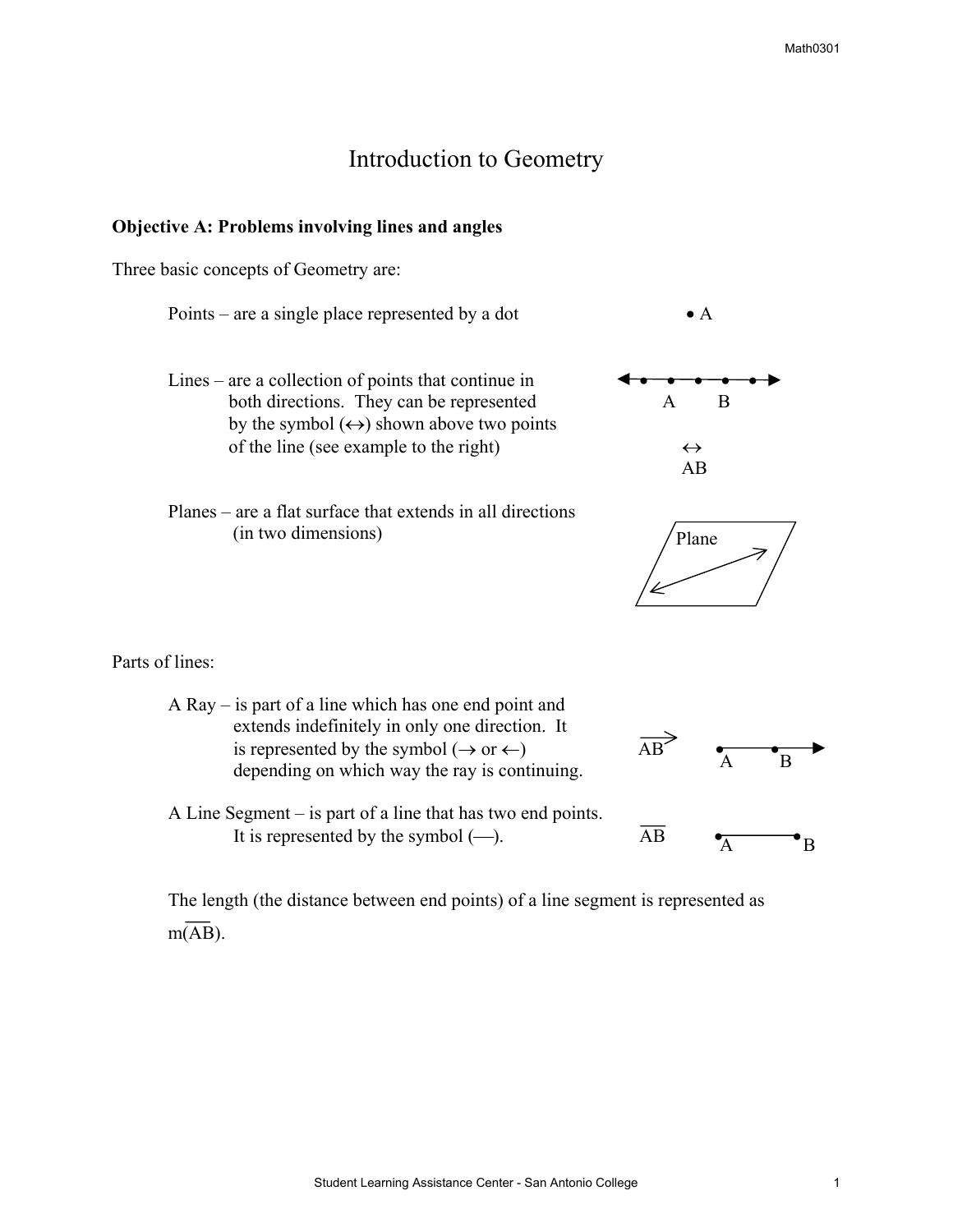## Angles:

An **angle** is formed by two rays that have a common end point. This common end point is referred to as the **vertex** and the rays are the **sides** of the angle. • •



Angles are represented by the symbol  $(\angle)$ . When naming angles the letter representing the vertex is either used by itself (example "∠B") or as the second point (example "∠ABC")

Angles are measured in degrees, which is represented by the symbol ( $\degree$ ). The size of an angle is measured by using an instrument called a "protractor." To use a protractor, place the center of the protractor at the vertex of the angle and the edge along a side of the angle. See below for an example of how a protractor is used to measure angles.



If the angle starts from the right side of the protractor (as in the example above), then you will use the numbers on the inside ring to get your measurement.

If the angle starts from the left side of the protractor, then you will use the numbers on the outer ring to get your measurement.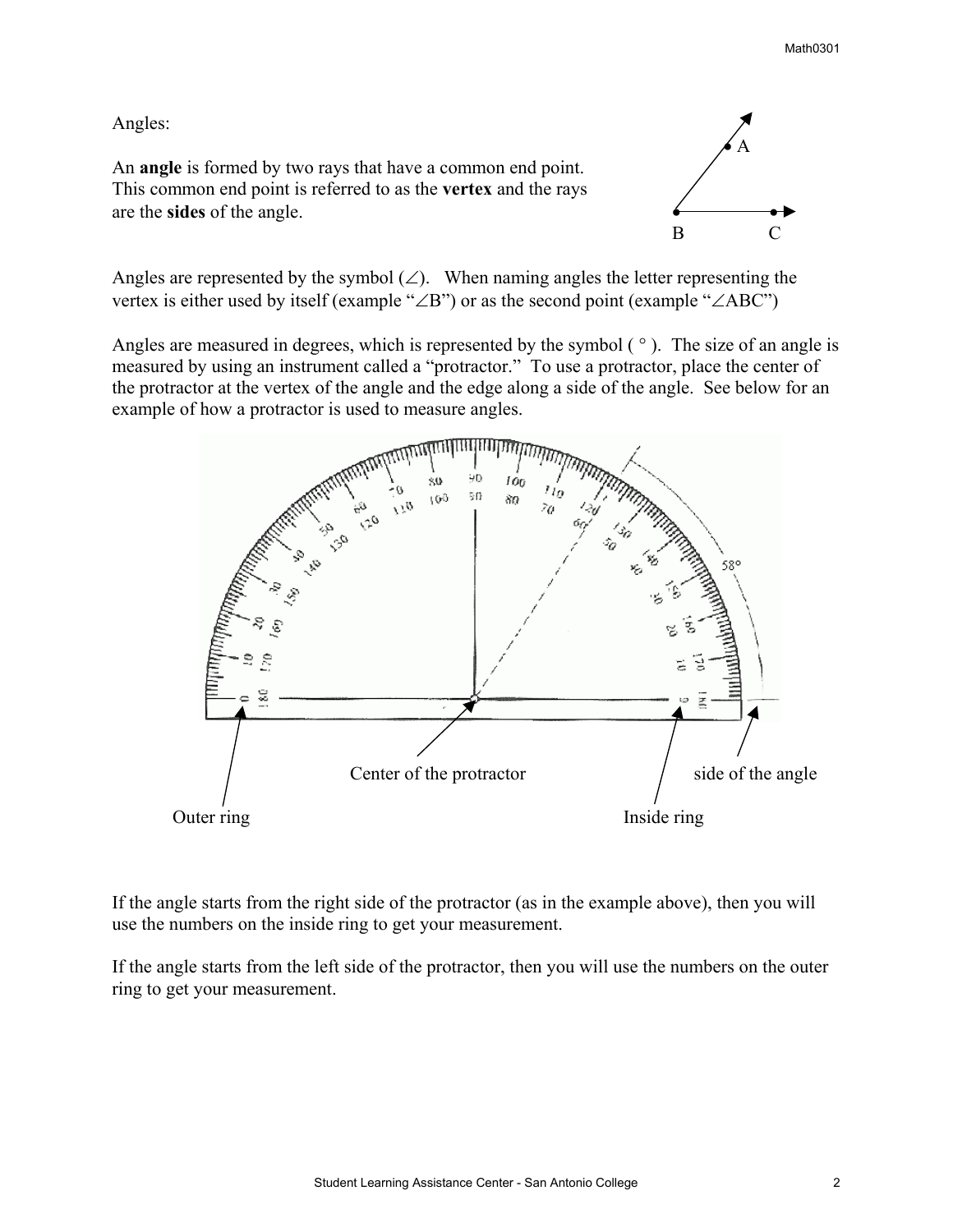## Types of Angles:

There are several different categories that angles can be placed in depending on what their angle measurement is and their relative location.

 Right Angles – are angles with a measurement of 90°. Complementary Angles – are two angles whose **combined** measurement equals 90°. Straight Angles – are angles with a measurement of 180°. Lines would be considered to be straight angles. Supplementary Angles – are two angles whose combined measurement equals 180°. Acute Angles – are angles with a measurement between  $0^{\circ}$  and  $90^{\circ}$ . Obtuse Angles – are angles with a measurement between 90° and 180°.

Adjacent Angles – are angles who share a common side.

Lines in a plane can be parallel, perpendicular, or intersecting.

Parallel lines are lines that never intersect. The symbol "||" is  $\iff l_1$ <br>used to indicate parallel lines. Example:  $l_1 \parallel l_2$  means that  $\iff l_2$ used to indicate parallel lines. Example:  $l_1 || l_2$  means that the line  $l_1$  is parallel to line  $l_2$ .

Perpendicular lines are lines that intersect at 90° angles. The Perpendicular lines are lines that intersect at 90° angles. The symbol " $\perp$ " is used to represent perpendicular lines. Example:  $l_1 \perp l_2$  means that line  $l_1$  is perpendicular to line  $l_2$ .  $l_1 \perp l_2$  means that line  $l_1$  is perpendicular to line  $l_2$ .

If the lines are not parallel or perpendicular, then they are just two intersecting lines.





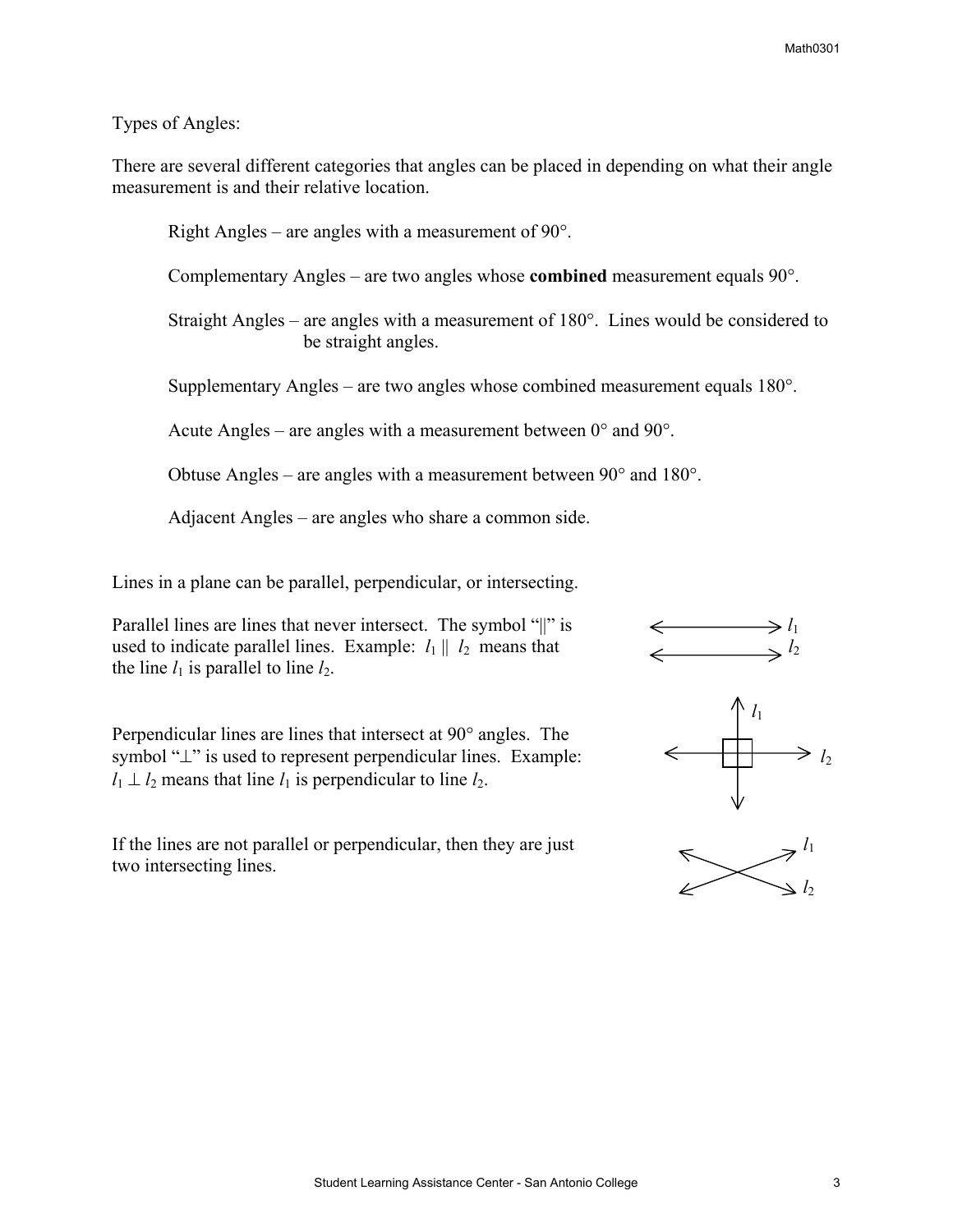Objective B: Problems involving angles formed by intersecting lines

When two lines intersect each other there are four angles that are formed. Two of the angles will be acute and two will be obtuse. The two acute angles will have the same measurement and the two obtuse angles will have the same measurement.



Vertical angles are angles that are on opposite sides of the intersection of the two lines. Vertical angles will have the same measurement. In the image above, the acute angles are vertical angles and the same is true for the obtuse angles.

Transversal – a line that intersects two other lines at different points.



Alternate interior angles – are two angles that are on opposite sides of the transversal and in between the parallel lines. In the example above, ∠4 & ∠5 and ∠3 & ∠6 are alternate interior angles.